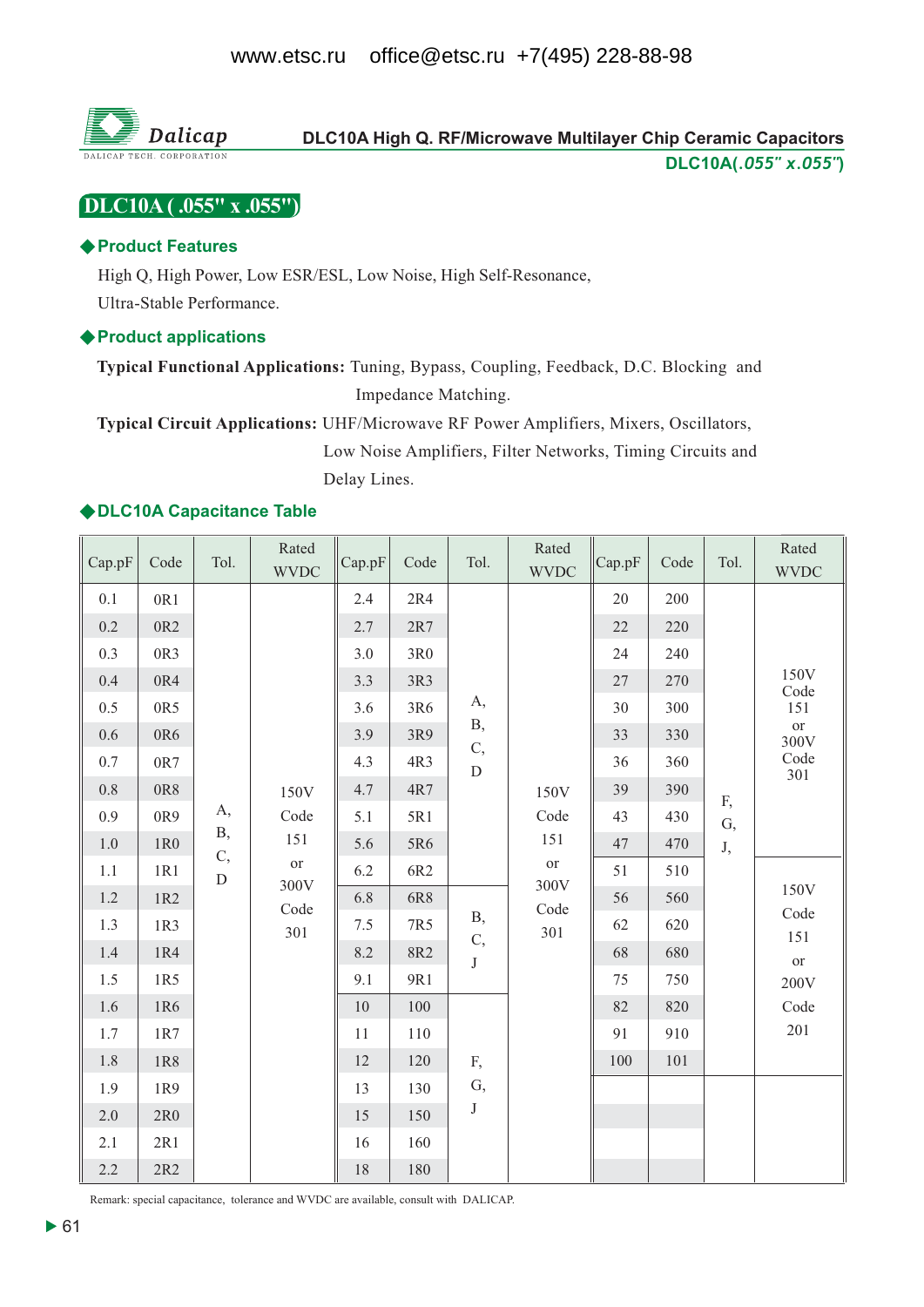

# ◆ DLC10A Capacitor Dimensions

unit:inch(millimeter)

|                     |                |                   |                                 | Plated                               |                       |                                                             |                                                    |
|---------------------|----------------|-------------------|---------------------------------|--------------------------------------|-----------------------|-------------------------------------------------------------|----------------------------------------------------|
| Series              | Term.<br>Code  | Type / Outlines   | Length                          | Width                                | Thickness             | Overlap                                                     | Material                                           |
|                     |                |                   | $(L_c)$                         | (W <sub>c</sub> )                    | (Tc)                  | <b>Capacitor Dimensions</b><br>(B)<br>.020<br>(0.51)<br>max |                                                    |
|                     | W              |                   | .055                            | .055                                 |                       |                                                             | $100\%$ Sn<br>Solder over<br>Nickel Plating        |
| DLC <sub>10</sub> A | L              | Chip              | $+.015~$<br>$-.010$<br>$(1.40+$ | $\pm .010$<br>(1.40)<br>$\pm 0.25$ ) | .057<br>(1.45)<br>max |                                                             | 90 Sn10Pb<br>Solder over<br>Nickel Plating         |
| DLC10A              | P<br>(Non-Mag) | Chip<br>(Non-Mag) | $0.38-$<br>$-0.25$              |                                      |                       |                                                             | $100\%$ Sn<br>Solder over<br><b>Copper Plating</b> |

Note: Non-Mag is no magnetism.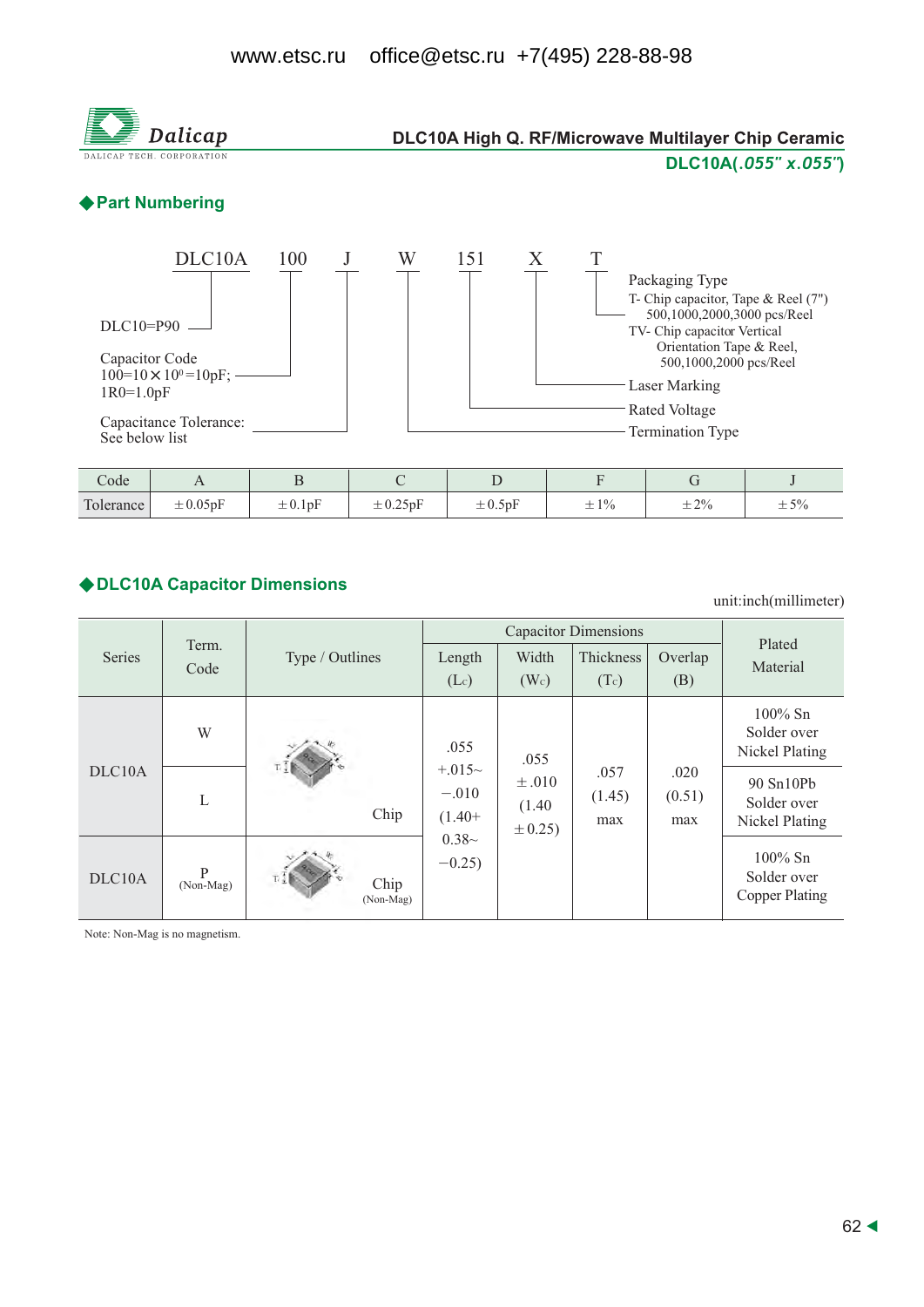

# DLC10A High Q. RF/Microwave Multilayer Chip Ceramic Capacitors DLC10A(.055" x.055")

# ◆ Performance

| Item                                  | Specifications                                                                                                               |  |  |  |  |
|---------------------------------------|------------------------------------------------------------------------------------------------------------------------------|--|--|--|--|
| Quality Factor (Q)                    | greater than 10,000 at 1 MHz                                                                                                 |  |  |  |  |
| Insulation Resistance (IR)            | 10 <sup>5</sup> Megohms min. @ +25 <sup>°</sup> C at rated WVDC.<br>10 <sup>4</sup> Megohms min. $@ + 125$ °C at rated WVDC. |  |  |  |  |
| Rated Voltage                         | See Rated Voltage Table                                                                                                      |  |  |  |  |
| Dielectric Withstanding Voltage (DWV) | 250% of Rated Voltage for 5 seconds.                                                                                         |  |  |  |  |
| <b>Operating Temperature Range</b>    | $-55^{\circ}$ C to $+200^{\circ}$ C                                                                                          |  |  |  |  |
| Temperature Coefficient (TC)          | +90 ± 20 ppm/ $\mathbb{C}$ (-55 $\mathbb{C}$ to +125 $\mathbb{C}$ );                                                         |  |  |  |  |
| Capacitance Drift                     | $\pm$ 0.02% or $\pm$ 0.02pF, whichever is greater.                                                                           |  |  |  |  |
| Piezoelectric Effects                 | None                                                                                                                         |  |  |  |  |
| <b>Termination Type</b>               | See Termination Type Table                                                                                                   |  |  |  |  |

Capacitors are designed and manufactured to meet the requirements of MIL-PRF-55681 and MIL-PRF-123.

# ◆ Environmental Tests

| <b>Item</b>                    | Specifications                                                                                                                                  | Method                                                                                                                                                                                                       |  |  |  |  |
|--------------------------------|-------------------------------------------------------------------------------------------------------------------------------------------------|--------------------------------------------------------------------------------------------------------------------------------------------------------------------------------------------------------------|--|--|--|--|
| <b>Thermal</b><br><b>Shock</b> | DWV: the initial value<br>IR: Shall not be less than $30\%$<br>of the initial value<br>Capacitance change:<br>no more than $0.5\%$ or $0.5pF$ , | MIL-STD-202, Method 107, Condition A.<br>At the maximum rated temperature(- $55^{\circ}$ C and 200°C) stay 30<br>minutes. The time of removing shall not be more than 3 minutes.<br>Perform the five cycles. |  |  |  |  |
| Moisture<br>Resistance         | whichever is greater.                                                                                                                           | MIL-STD-202, Method 106.                                                                                                                                                                                     |  |  |  |  |
| Humidity<br>(steady state)     | DWV: the initial value<br>IR: the initial value<br>Capacitance change:<br>no more than 0.3% or 0.3pF,<br>whichever is greater.                  | MIL-STD-202, Method 103, Condition A, with 1.5 Volts D.C.<br>applied while subjected to an environment of 85°C with 85% relative<br>humidity for 240 hours minimum.                                          |  |  |  |  |
| Life                           | IR: Shall not be less than $30\%$<br>of the initial value<br>Capacitance change:<br>no more than $2.0\%$ or $0.5pF$ ,<br>whichever is greater.  | MIL-STD-202, Method 108, for 2000 hours, at $200^{\circ}$ C.<br>200% Rated voltage D.C. applies                                                                                                              |  |  |  |  |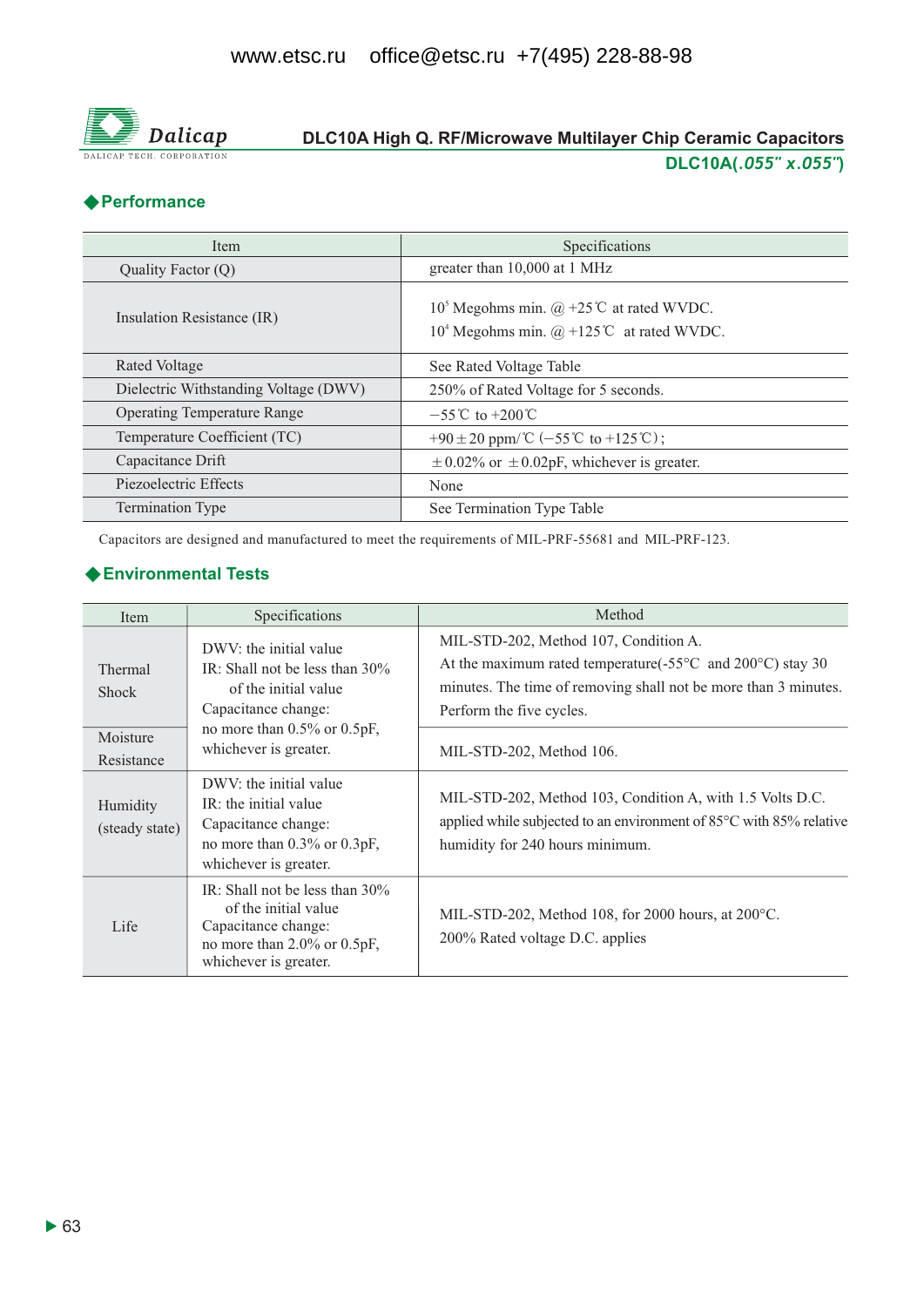

# DLC10A High Q. RF/Microwave Multilayer Chip Ceramic Capacitors

## DLC10A(.055" x.055")

# ◆DLC10A Performance Curve

# **ESR** vs Capacitance



### **ESR** vs Capacitance



### **DLC10A Horizontal First** Series Resonance(FSRs)





# Q vs Capacitance





#### **Definitions and Measurement Conditions**

For a capacitor in a series configuration, i.e., mounted across a gap in a microstrip trace, with 50-Ohm source and termination resistances, the First Series Resonance, FSR, is defined as the lowest frequency at which the imaginary part of the input impedance, Im[Zin], equals zero when reference planes are at the sample edges. The FSR shall be considered as undefined (gap in plot above) if, over the measured or model-validated frequency range: (a) Im[Zin] never reaches zero; or, (b) at frequencies lower than that at which  $Im[Zin] = 0$ ,  $Im[Zin]$  is not monotonic with frequency and/or the real part of the input impedance, Re[Zin], deviates more than once from montonicity.

FSR is dependent on internal capacitor structure; substrate thickness and dielectric constant; capacitor orientation, as defined above; and mounting pad dimensions. The measurement conditions are: substrate -- Rogers RO4350; substrate dielectric constant = 3.66; horizontal mount substrate thickness (mils) = 25; gap in microstrip trace (mils) = 15; horizontal mount microstrip trace width (mils) = 55. Reference planes at sample edges.

All data has been derived from electrical models created by Modelithics, Inc., a specialty vendor contracted by Dalicap. The models are derived from measurements on a large number of parts disposed on several different substrates.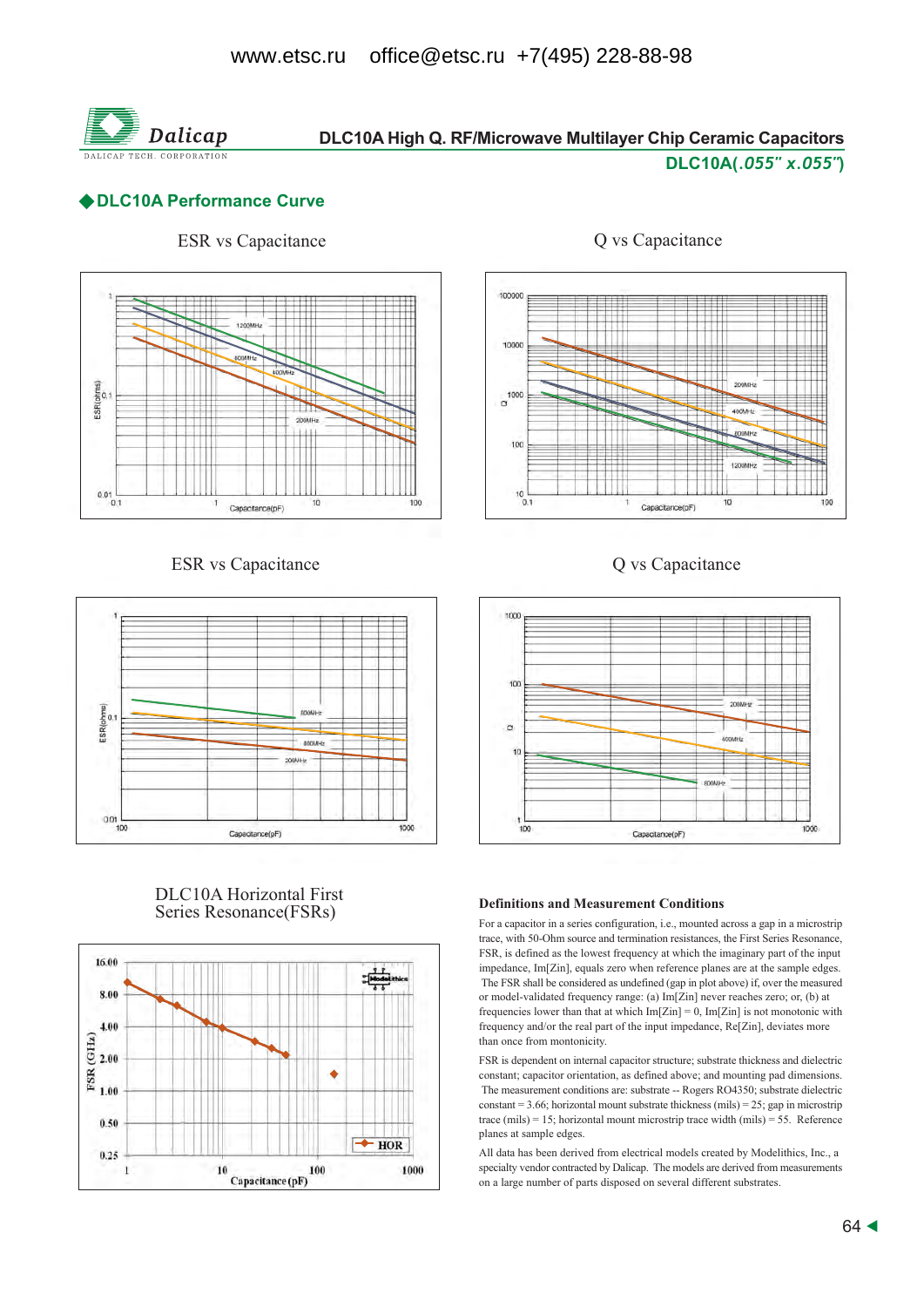

# DLC10A High Q. RF/Microwave Multilayer Chip Ceramic Capacitors DLC10A(.055" x.055")

### **DLC10A Performance Curve**

**DLC10A Horizontal First** Parallel Resonance(FPRs)



**Current Rating vs Capacitance** 



The current depends on voltage limited:

$$
I = \frac{\sqrt{2}}{2} I_{peak} = \frac{\sqrt{2}}{2} \times \frac{V_{rand}}{X_C} = \sqrt{2} \pi \text{FCV}_{rad}
$$

The current depends on power dissipation limited:  $I =$ 

# ◆ Tape & Reel Specifications

#### **Definitions and Measurement conditions:**

For a capacitor in a series configuration, i.e., mounted across a gap in a microstrip trace, with 50-Ohm source and termination resistances, the First Parallel Resonance. FPR, is defined as the lowest frequency at which a suckout or notch appears in [S21]. It is generally independent of substrate thickness or dielectric constant, but does depend on capacitor orientation. A horizontal orientation means the capacitor electrode planes are parallel to the plane of the substrate; a vertical orientation means the electrode planes are perpendicular to the substrate.

The measurement conditions are: substrate -- Rogers RO4350; substrate dielectric constant = 3.66; horizontal mount substrate thickness (mils) = 25; gap in microstrip trace (mils) = 15; horizontal mount microstrip trace width (mils) = 55. Reference planes at sample edges.

All data has been derived from electrical models created by Modelithics, Inc., a specialty vendor contracted by Dalicap. The models are derived from measurements on a large number of parts disposed on several different substrates.

**Current Rating vs Capacitance** 



Note: If the thermal resistance of mounting surface is 40°C/W.

then a power dissipation of 1.5 W will result in the current limited

we can calculate the current limited

$$
I = \sqrt{\frac{P_{\text{downon}}}{ESR}}
$$

| Orientation | <b>EIA</b> | A <sub>0</sub> | B <sub>0</sub> | $_{\rm K0}$ | W     | P <sub>0</sub> | P <sub>1</sub> | $\mathbf{r}$ | $\blacksquare$ | $Qty$ /reel | Tape<br>Material |
|-------------|------------|----------------|----------------|-------------|-------|----------------|----------------|--------------|----------------|-------------|------------------|
| Horizontal  | 0505       | 1.38           | .68            | 0.98        | 8.00  | 4.00           | 4.00           | 0.22         | 3.50           | 3000        | Plastic          |
| Vertical    | 0505       | $\ldots 10$    | .60            | .40         | 12.00 | 4.00           | 4.00           | 0.30         | 5.50           | 2000        | Plastic          |